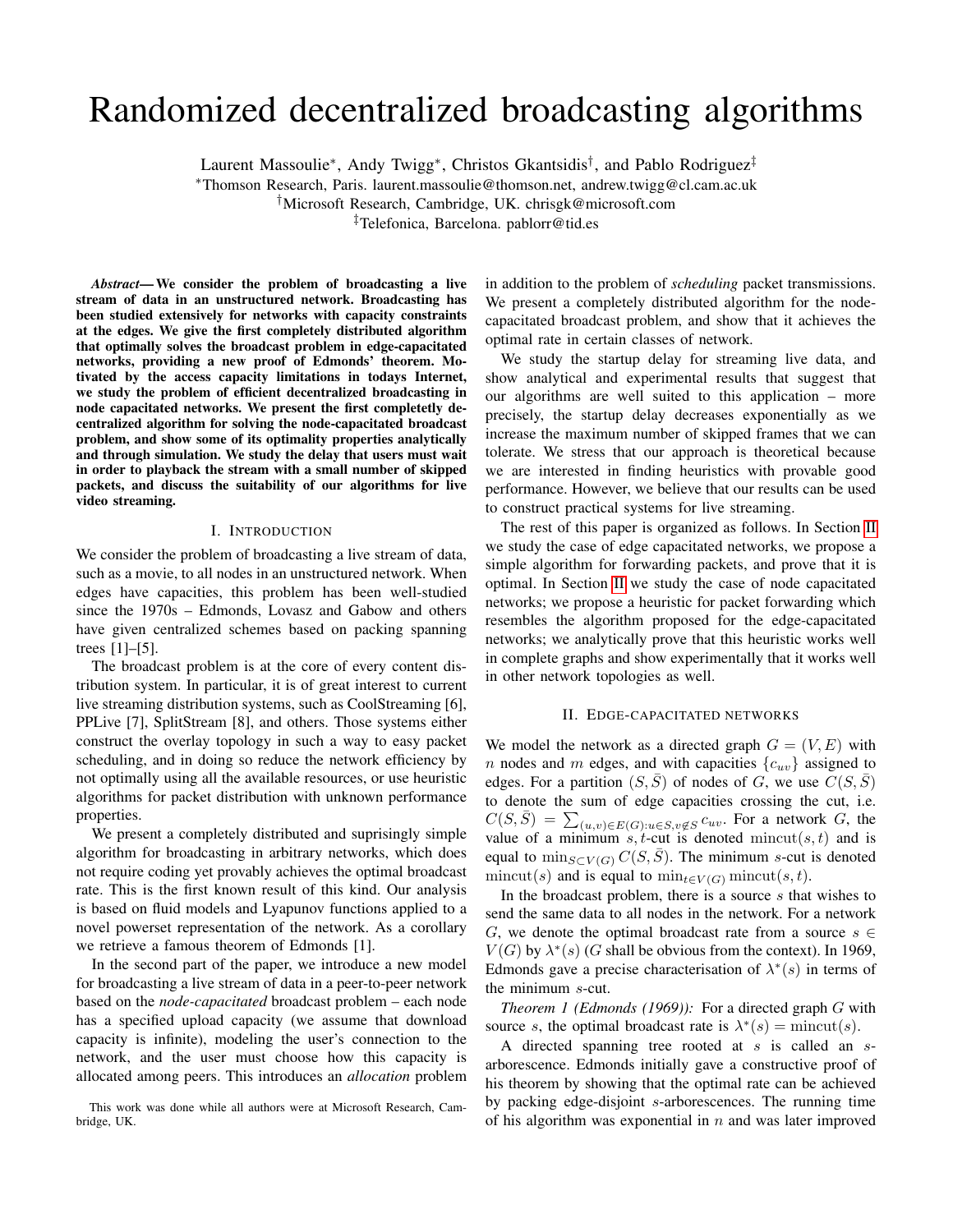to a small polynomial by Lovasz, Gabow and others. However, these algorithms are inherently centralized and so are unsuitable for use in a peer-to-peer network.

## <span id="page-1-1"></span>*A. Random useful packet forwarding*

We now describe our completely distributed algorithm for edge-capacitated broadcasting, which we call "random useful packet forwarding." For a node  $u$ , we use  $P(u)$  to denote the set of packets that  $u$  has received. The algorithm is as follows: for each edge  $(u, v)$ , at rate  $c_{uv}$  the edge  $(u, v)$  sends random packets in  $P(u) \setminus P(v)$  from u to v.

We assume an injection model of packets at the source – for a specified *injection rate*  $\lambda \geq 0$ , the source receives new packets at rate  $\lambda$ , injected in order  $1, 2, 3, \ldots$ . This models the situation where not all the packets are initially available, for example in a live video stream. Clearly, this model is stronger than the model where the source is given all the packets initially. We can prove the following result for static networks, i.e. networks with no node arrivals or departures and no connectivity changes.

<span id="page-1-0"></span>*Theorem 2:* For every edge-capacitated network G and source s, if the injection rate is  $\lambda < \lambda^*(s)$  then random useful packet forwarding from s achieves broadcast rate  $\lambda$ .

Therefore, by injecting at a rate  $\lambda^*(s) - \epsilon$  for some  $\epsilon > 0$ , we can broadcast at a rate arbitrarily close to the optimal rate.

In order to evaluate the performance of our algorithm, we shall first examine the lifetime of a typical packet. Once injected at the source, a packet  $p$  can be in a number of different states: (a) It can be replicated at all nodes in the system, hence successfully broadcasted. (b) It can be idle, that is not actively transferred, and be replicated at nodes  $u$  in some set  $S \subset V$ . The subset S cannot be arbitrary; it much contain a spanning tree rooted at s. We shall denote by  $S$  the collection of strict subsets of  $V$  that contain the source node  $s$ . (c) It can be replicated at some nodes  $u \in S$ , for some subset  $S \in S$ , but also actively transferred along some edges  $e \in F$ , for some subset  $F \in E$ .

We shall describe the state of the system as follows: (a) For all  $S \in \mathcal{S}$ ,  $X_S$  denotes the number of idle packets, that are replicated exactly at the nodes  $u \in S$ . (b)  $A =$  $\{G_1 = (W_1, F_1), \ldots, G_m = (W_m, F_m)\}\$ is an unordered list of subgraphs which describes the active packets.  $W_i$  denotes the set of nodes at which the  $i$ -th active packet is currently replicated;  $F_i$  is the set of edges along which the *i*-th active packet is currently transferred.

We shall assume that at any given time, at most one packet is transferred along a given edge, hence, the total number of active packets is (at most)  $|E|$ . We shall further assume that the same active packet cannot be received from multiple incoming edges. We also enforce an *activity condition* which states that if there is no transfer along some edge  $(u, v)$ , then necessarily there is no packet that could be transferred along this edge.

We now describe the transitions between the states of the system. When a new packet arrives at the source, then the number of idle packets at the source  $s$  increases by 1:

$$
X_{\{s\}} \leftarrow X_{\{s\}} + 1
$$

When an active packet, which can be described by  $G =$  $(W, F)$ , finishes transmission along an edge  $e = (u, v)$ , then the following updates take place:

$$
W \leftarrow W \cup \{v\}
$$

$$
F \leftarrow F \setminus e
$$

If  $F = \emptyset$  as a result of the update, then the packet is now idle, so

$$
X_W \quad \leftarrow \quad X_W - 1
$$

After the finish of a transmission along edge  $e = (u, v)$ , we need to ensure that a new transmission starts, if there is a packet that can be transmitted from  $u$  to  $v$ ; in other words, we need to ensure the activity condition. For all  $S \in \mathcal{S}$  such that  $u \in S$ ,  $v \notin S$  the following state update will take place:

$$
X_S \leftarrow X_S - 1
$$
  

$$
A \leftarrow A \cup (S, (u, v))
$$

with probability:

$$
\frac{X_S}{X_{+u-v} + X_{+u-v}^{\alpha}}
$$

where  $X_{+u-v}$  and  $X_{+u-v}^{\alpha}$  is the number of idle and active packets respectively that exist in  $u$  but not in  $v$ . Observe that the state update above will take place if an idle packet is chosen for transmission. In the case of an active packet chosen for transmission the state update is as follows:

$$
A \leftarrow A \setminus (W, F) \cup (W, F \cup (u, v))
$$

with probability  $1/(X_{+u-v} + X_{+u-v}^{\alpha})$ . Observe that in the state transitions described above each candidate packet for transmission from  $u$  to  $v$  is chosen with the same probability.

The process described above by the states  $((X_S)_{S \in \mathcal{S}}, A)$ and the state transitions allows us to express the dynamics of packet distribution and to analyze the performance of broadcasting packets from a server to all nodes of a network. Using this framework, we will prove in Section [II-B](#page-2-0) that random packet forwarding is optimal. For presentation clarity we shall assume that the time intervals between fresh packet arrivals at the source, and packet transfer times follow exponential distributions. In particular, we shall assume that the mean inter-packet arrival at the source is  $\lambda^{-1}$ , and that the mean packet transfer time along edge  $(u, v)$  is  $c_{uv}^{-1}$ . Of particular interest is to assume that the time intervals between fresh packet arrivals at the source and the packet transfer times along each edge are i.i.d. random variables, and, hence, the model is Markovian. In that case, we would have to augment the state space to keep track of the residual times until (a) the arrival of the next fresh packet at the source, (b) the completion of a transmission. In particular, we would be very interested to study the case of deterministic distributions for the arrival of packets at the source and the transmission along every edge; the deterministic case can be though to better model sources with a constant arrival of fresh packets and networks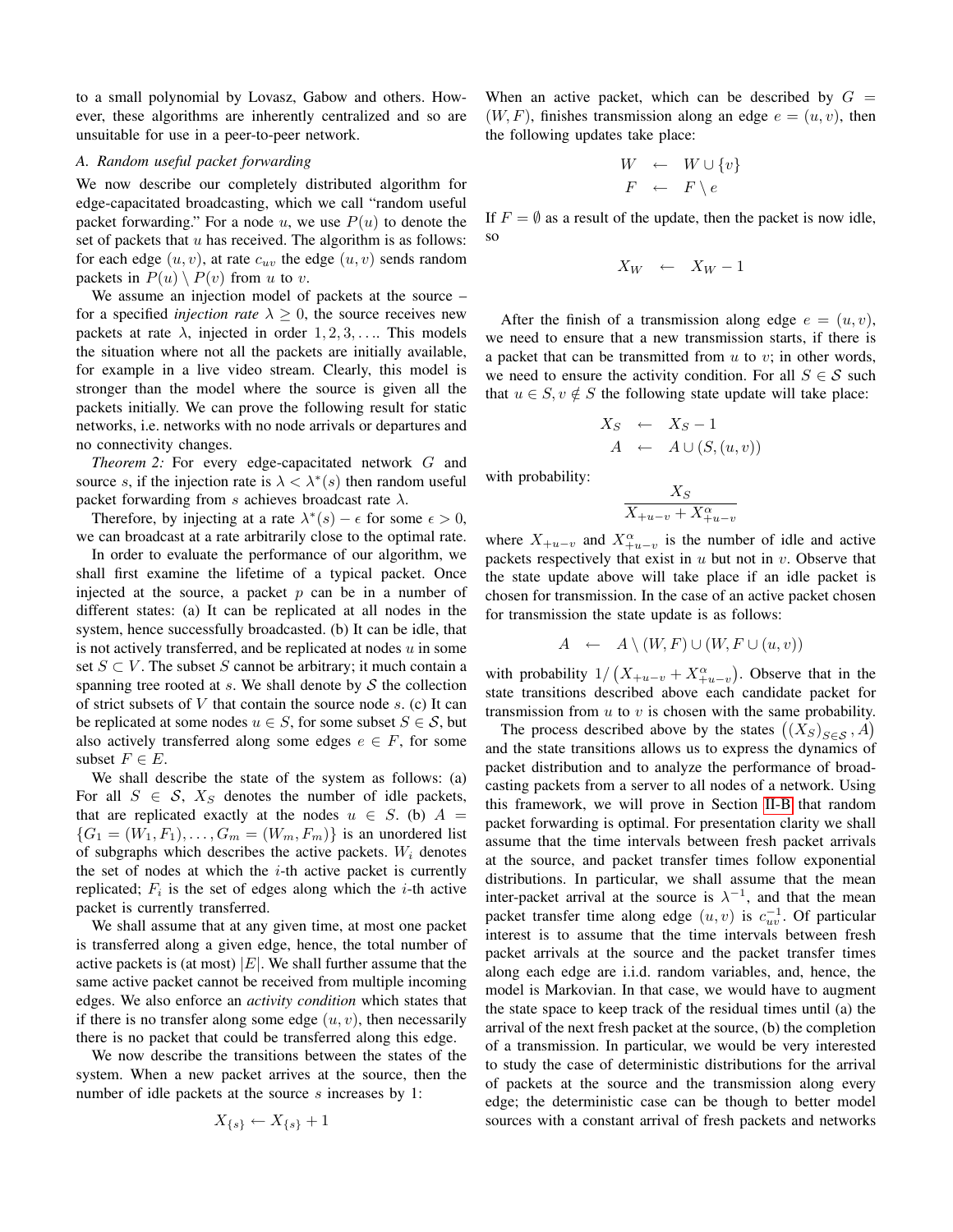with constant capacity at each link. We defer the general case to future work, and prove optimality in the special case of exponential distributions.

#### <span id="page-2-0"></span>*B. Random packet forwarding is optimal*

We shall now prove Theorem [2.](#page-1-0) We will show that the Markov process  $((X_S)_{S \in \mathcal{S}}, A)$  is ergodic under the condition:

$$
\lambda < \min_{S \in \mathcal{S}} \sum_{u \in S} \sum_{v \notin S} c_{uv}
$$

This result will be established by using the so-called "fluid limits" approach, introduced and popularized by [9] and [10]. Informally, the approach consists in first establishing that trajectories of the original Markov process, after join rescaling of both time and space, evolve according to some simpler "fluid" dynamics, and then to prove that the trajectories of the fluid dynamics converge to zero in finite time. Due to space constraints we will outline the proof in this paper; a more detailed version can be found in [11].

The main intuitive difficulty is that, although the algorithm may waste bandwidth by unnecessarily replicating packets (as a result of nodes only having knowledge of their neighbours' collections of packets), the random nature of the protocol creates sufficient diversity that the fraction of wasted bandwidth goes to zero in the rescaled fluit limits. Note that a naive strategy of sending packets in FIFO order will clearly fail in the case when there are three nodes (one source, two receivers) connected in a triangle with unit-capacity edges – the optimal rate is 2 but the FIFO strategy will never make use of the edge connecting the receivers, giving a rate of 1.

Let us introduce the following definition.

*Definition 1:* The real-valued non-negative functions  $t \rightarrow$  $y_S(t)$ ,  $S \in \mathcal{S}$ , are called fluid trajectories of the above Markov process if they satisfy the following conditions.

For all  $S \in \mathcal{S}$ , all  $u \in S$ , all  $v \notin S$ , there exist non-negative functions  $t \to \phi_{S,(uv)}(t)$  such that

$$
y_{\{s\}}(t) = y_s(0) + \lambda t - \sum_{v \in V \setminus \{s\}} \phi_{\{s\}, (sv)}(t)
$$
  
\n
$$
S \neq \{s\} : y_S(t) = y_S(0) + \sum_{u \in S} \sum_{v \in S \setminus \{u\}} \phi_{S \setminus \{v\}, (uv)}(t)
$$
  
\n
$$
- \sum_{u \in S} \sum_{v \notin S} \phi_{S, (uv)}(t),
$$
  
\n(1)

and that are non-decreasing, Lipschitz continuous with Lipschitz constants  $c_{uv}$ . In addition, for all  $(u, v) \in E$ , it holds that:

$$
\sum_{S \in \mathcal{S}: u \in S, v \notin S} \phi_{S,(uv)} \text{ is } c_{uv} \text{-Lipschitz.}
$$

Moreover at almost every point t, the function  $\phi_{S,(uv)}$  is differentiable, and the following holds:

$$
y_{+u-v}(t) > 0 \Rightarrow \frac{d}{dt} \phi_{S,(uv)}(t) = c_{uv} \frac{y_S(t)}{y_{+u-v}(t)},
$$
 (2)

where we have used the notation

$$
y_{+u-v}(t) := \sum_{S' \in \mathcal{S}: u \in S', v \notin S'} y_{S'}(t). \tag{3}
$$

The following result shows in what sense such fluid trajectories describe the dynamics of the original Markov process after spatial and temporal rescaling:

*Theorem 3:* Consider a sequence of initial conditions  $(X^N(0), A^N(0)), N > 0$ , such that

<span id="page-2-2"></span>
$$
\lim_{N \to \infty} \frac{1}{N} X_S^N(0) = x_S(0), \ S \in \mathcal{S}.
$$

Introduce the rescaled process

$$
Y_S^N(t) := \frac{1}{N} X_S^N(Nt),
$$

where  $X_S^N(t)$  represents the state of the Markov process with initial conditions  $(X^N(0), A^N(0))$  at time t. Then for any subsequence of indices  $N$ , there exists a further subsequence, denoted  $N'$ , such that, for some fluid trajectory  $(y_S)$  as per Definition [1,](#page-2-1) with initial conditions  $(x_S(0))$ , the following uniform convergence takes place:

$$
\lim_{N' \to \infty} \sup_{\substack{t \in [0,T] \\ \text{Proof:} \quad \text{See [11].}}} |Y_S^{N'}(t) - y_S(t)| = 0, \quad S \in \mathcal{S}, \ T \in \mathbb{R}_+. \tag{4}
$$

The following theorem establishes that any fluid trajectories as per Definition [1](#page-2-1) satisfy a suitable stability property:

*Theorem 4:* Assume  $\lambda < \min_{S \in \mathcal{S}} \sum_{u \in S} \sum_{v \notin S} c_{uv}$ . Let  $(y_S)_{S \in \mathcal{S}}$  denote fluid trajectories as per Definition [1.](#page-2-1) For all  $S \subset V$ , define:

<span id="page-2-3"></span>
$$
y_{\subseteq S} = \sum_{S' \in \mathcal{S}, S' \subseteq S} y_{S'}.
$$

<span id="page-2-1"></span>Then there exist positive parameters  $\beta_1, \dots, \beta_{|V|-1}$ , and  $\epsilon > 0$ such that the function

<span id="page-2-5"></span>
$$
L(\{y_S\}_{S \in \mathcal{S}}) := \sup_{S \subset V} \beta_{|S|} y_{\subseteq S}
$$

<span id="page-2-4"></span>verifies:

 $\Diamond$ 

$$
L(y(t)) \le \max(0, L(y(0)) - \epsilon t).
$$
 (5)  
Proof: See [11].

The proof of Theorem [2](#page-1-0) will require to combine Theorems [3,](#page-2-2) [4](#page-2-3) and the following ergodicity criterion, which is a direct consequence of Theorem 8.13, p.224 in Robert [12]:

*Theorem 5:* Let  $Z(t)$  be a Markov jump process on a countable state space  $Z$ . Assume there exists a function  $L$ :  $\mathcal{Z} \to \mathbb{R}_+$  and constants  $M$ ,  $\epsilon$ ,  $\tau > 0$  such that for all  $z \in \mathcal{Z}$ :

$$
L(z) > M \Rightarrow \frac{1}{L(z)} \mathbf{E}_{\mathbf{z}} \mathbf{L} \left( \mathbf{Z} (\mathbf{L}(\mathbf{z}) \tau) \right) \leq 1 - \epsilon. \tag{6}
$$

If in addition the set  $\{z : L(z) \leq M\}$  is finite, and  $\mathbf{E}_{z}L(Z(1)) < +\infty$  for all  $z \in \mathcal{Z}$ , then the process  $Z(t)$  is ergodic.

The detailed proof of Theorem [2](#page-1-0) can be found in [11].

Theorem [2](#page-1-0) proves that random packet forwarding can achieve optimal broadcast rate for static networks and under the assumption of exponential arrivals of fresh packets at the source and exponential packet transmission along each edge. We conjecture that the main result can be generalized to arbitrary distributions, and in particular with deterministic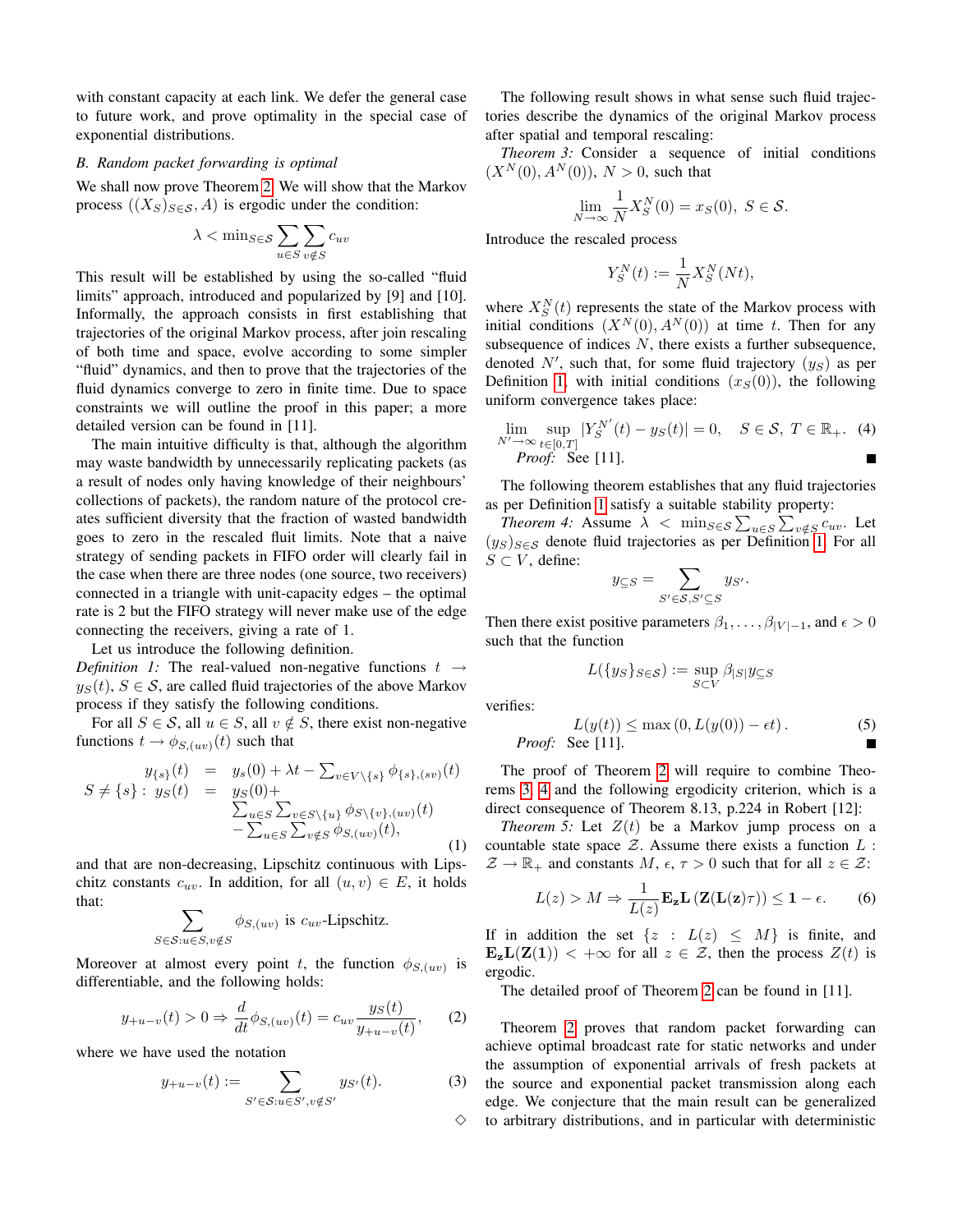distributions. Indeed, we have performed extensive simulation studies of deterministic distributions and show that the main conclusion of Theorem [2](#page-1-0) applies. The case of dynamic networks, with node arrivals and departures, and connectivity changes, is an interesting open problem.

This result has several implications:

- It shows that we can achieve the optimal broadcast rate using only local information in a distributed network;
- It gives a constructive proof of Edmonds' theorem that does not rely on packing edge-disjoint arborescences.

## III. NODE-CAPACITATED NETWORKS

Traditionally, network flow problems assume capacities assigned to edges. This a natural model when the edge bandwidths are indeed the bottlenecks. However, in peer-to-peer networks, the capacity bottlenecks are not at the edges (which are often high capacity links) but are dictated by the users' connections to the network, for example cable, dsl, etc. Often the user has a specified total upload capacity and must choose how to allocate this among its peers. We shall assume for simplicity that the download capacity is infinite, but our algorithms can be easily extended to handle both bounded download and upload capacities.

Given a graph  $G$  with node capacities  $C(u)$ , an edge capacity assignment  $\{c_{uv}\}$  is called *feasible* if  $\sum_v c_{uv} \leq C(u)$ . By Edmonds' theorem, every feasible edge capacity assignment has an associated  $\lambda^*$  that can be achieved by packing edgedisjoint arborescences, as shown in Figure [1.](#page-4-0) We can then study the problem of constructing a feasible edge capacity assignment that maximizes the broadcast rate  $\lambda^*$ .

There is no known explicit characterisation of  $\lambda^*$  for the node-capacitated case. A fairly weak upper bound is given by the sum of upload capacities, divided by the total number of receivers:

$$
\lambda^* \le \frac{\sum_u C(u)}{n-1} \tag{7}
$$

The maxflow-mincut theorem is often defined with edge capacities, but it is well-known that it can easily be defined with node capacities using a simple transformation: given a node-capacitated network  $G$ , replace each node  $u$  of  $G$  by two nodes  $u^-$  and  $u^+$  linked by an edge of capacity  $C(u)$ . Point all the incoming edges of  $u$  to  $u^-$  and make all the outgoing edges of u leave from  $u^+$  (all these edges have capacity  $\infty$ ). Call this new edge-capacitated graph  $G'$ . It is easy to see that any feasible edge capacity assignment in G corresponds to a feasible flow in  $G'$ . Therefore the value of the minimum s, t-cut in the node-capacitated  $G$  is equal to the minimum  $s^-$ ,  $t^-$ -cut in the edge-capacitated  $G'$ . This solves the nodecapacitated case for the case of a single receiver (the unicast problem).

Such a transformation does not work for the broadcast problem. Consider the network in Figure [2](#page-3-0) – the nodecapacitated network on the left can clearly only support a broadcast rate of one, but the min-mincut of the network on the right is two (and by Edmonds' theorem has broadcast rate two). The problem arises because the transformation 'creates'



<span id="page-3-0"></span>Fig. 2. An example of when the simple node-capacity transformation used in the unicast case fails in the broadcast case

capacity when there are multiple receivers sharing the same flow paths.

## *A. LP formulation*

We can formulate the maximum rate node-capacitated multicast problem as a linear program, as shown below. For a source s and receivers  $T_1, \ldots, T_k$ , we add directed edges  $(T_iS)$  for each receiver  $T_i$ , as in [13]. This makes the LP more concise.

<span id="page-3-1"></span>
$$
maximize \chi
$$
  
subject to

$$
\chi \le f_i(T_iS) \qquad \forall i
$$
\n
$$
f_i(\overrightarrow{uv}) \le c(\overrightarrow{uv}) \qquad \forall i, \forall \overrightarrow{uv} \ne \overrightarrow{T_iS} \qquad (8)
$$
\n
$$
\sum_v (f_i(\overrightarrow{uv}) - f_i(\overrightarrow{vu})) = 0 \qquad \forall i, \forall u
$$
\n
$$
\sum_v c(\overrightarrow{uv}) \le C(u) \qquad \forall u
$$
\n
$$
c(\overrightarrow{uv}), f_i(\overrightarrow{uv}), \chi \ge 0 \qquad \forall i, \forall \overrightarrow{uv}
$$

The LP has a number of variables polynomial in  $n$ , so the problem is solvable in polynomial time. However, the linear program is both very slow in practice (we have been unable to solve it for more than 40 nodes) and is inherently centralized, making it unsuited for use in a dynamically-changing peer-topeer network where nodes only have local information.

Subgradient methods offer a general method of solving optimization problems in a distributed way. By working on the dual of the LP in [\(8\)](#page-3-1), we can write the following subgradient formulation:

#### $SUBGRAPH-UPDATE(u)$

- 1 Find the node k minimizing mincut(s, k) with  $\{c_{uv}\}$
- 2 Set  $c_{uv} = c_{uv} + \delta(t)$ ,  $\forall (uv)$  in the minimum s, k-cut
- 3 Normalize  $\{c_{uv}\}$  so that  $\sum_v c_{uv} = C(u)$  for all u

The algorithm is initialised by choosing any feasible edge capacity assignment {cuv}; we choose the *balanced* assignment, where each node shares its capacity equally among its neighbours. Each node  $u$  then runs SUBGRADIENT-UPDATE $(u)$  until the maximum rate achieved (given by the min-mincut with the current edge capacity assignments), with the parameter  $t$  denoting the iteration number  $1, 2, \ldots$  For the algorithm to converge, we require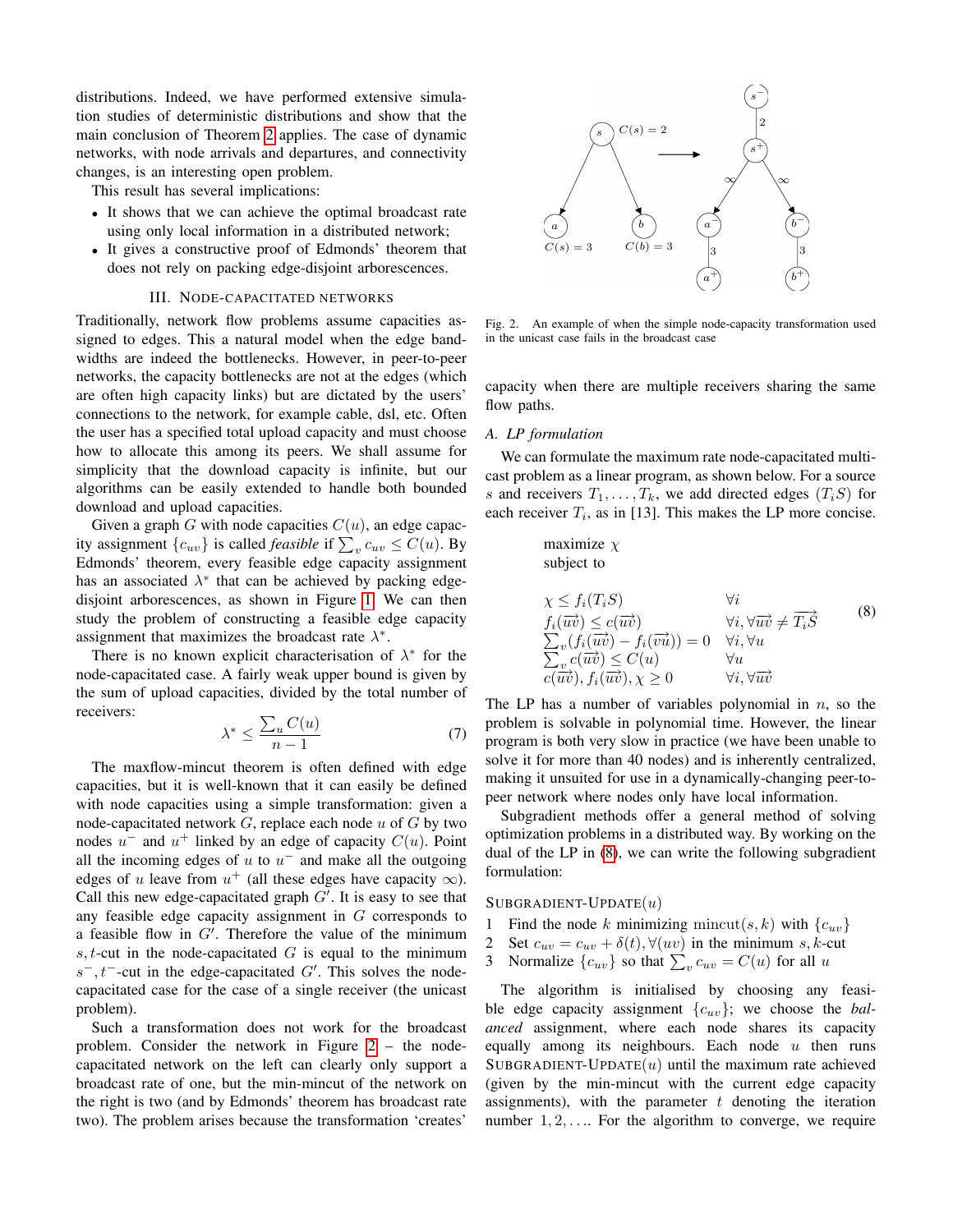

<span id="page-4-0"></span>Fig. 1. A node-capacitated network with  $\lambda^* = 3$ , and a packing of edge-disjoint arborescences from an optimal edge capacity assignment

that the step function  $\delta(t)$  be nonnegative  $(\forall t, \delta(t) \geq 0)$ , converge to zero (lim<sub>t→∞</sub>  $\delta(t) = 0$ ) and its sum divergent  $(\sum_{t=1}^{\infty} \delta(t) = \infty)$ . The family of functions  $\delta(t) = \frac{a}{bt+c}$  for  $a, b, c > 0$  satisfies these requirements.

The subgradient algorithm solves the problem of constructing a feasible edge capacity assignment having maximum rate, but does not tell us how to actually do the broadcasting. For this, we can use the edge-capacitated graph corresponding to the computed assignments as input to any edge-capacitated broadcast algorithm. In particular, if we feed the assignment into the random useful packet forwarding scheme for edgecapacitated broadcasting at each iteration, we get the following result.

*Theorem 6:* Let G be a network with node capacities  $C(u)$ and optimal broadcast rate  $\lambda^*(G)$ . For any injection rate  $\lambda <$  $\lambda^*(G)$ , there is a distributed algorithm that converges to a broadcast rate  $\lambda$ .

The subgradient method has several problems, in particular the following:

- Although each node  $u$  has to maintain only the current values of  $c_{uv}$  for its neighbours v, the algorithm is not completely distributed; each iteration requires us to solve  $n$  mincut computations, one for each receiver. Although there are distributed algorithms for solving these mincut computations (such as the  $\varepsilon$ -relaxtion method of Tseng and Bertsekas [14]), these make the algorithm costly both in communication and time.
- Although the theory of subgradient optimization guarantees that with the correct choice of the function  $\delta$ , the algorithm will converge geometrically to the optimal solution, there are no guidelines for how to choose  $\delta$ . In practice, we have observed that it can have a large influence on the convergence time, and depends on graph parameters such as connectivity.

#### *B. Random useful packet forwarding*

In this section we prove the suprising result that the random useful packet forwarding idea of Section [II](#page-0-0) can be extended to the node-capacitated case. Each node  $u$  does the following at rate  $c(u)$ : choose a neighbor v, then send v a packet chosen at random from  $P(u) \setminus P(v)$ . All we need is a way to pick the neighbor v. We shall study two neighbor selection strategies: *random* and *most deprived* neighbor. For the random neighbor selection, each node  $u$  chooses at random a neighbor  $v$  having  $|P(u) \setminus P(v)| > 0$ . For the most deprived neighbor strategy, each node u chooses a neighbor maximizing  $|P(u) \setminus P(v)|$  (if there is more than one such neighbor, one is chosen them at random). This algorithm is given below.

RANDOM-USEFUL-PACKET-FORWARDING $(u)$ 

- 1 At rate  $C(u)$
- 2 v ← random neighbor maximizing  $|P(u) \setminus P(v)|$
- 3 Send a random packet in  $P(u) \setminus P(v)$  to v

It might seem surprising that this algorithm (with the most deprived neighbor strategy) should work well – Figure [3](#page-5-0) shows a network where intuitively it might fail. The intuitive reason for this might be that the source will, in the long term, send half its packets to  $a$  and half to  $b$ . Since node  $a$  has capacity zero, it cannot forward any packets to  $b$ , and so node  $b$  receives at rate five instead of the optimal rate of nine. Indeed, this is what happens with the random neighbor selection strategy.

With the most deprived neighbor strategy, what happens is the following. Since  $b$  gives packets to  $a$ , the source observes that  $b$  becomes the more deprived node, so the source diverts its capacity towards  $b$ . Unfortunately,  $b$  cannot give packets to a at rate ten (the source capacity), so the source starts to observe that a sometimes becomes its most deprived neighbor and switches its capacity to  $a$ . Over the long term, this switching process results in  $s$  giving  $a$  a rate of one and  $b$ a rate of nine. Since  $b$  can give node  $a$  a rate of eight, in the long term,  $a, b$  both receive at rate nine, which is optimal.

Similarly to Section [II-A](#page-1-1) the system is described by a a graph  $G = (V, E)$ . However, the capacities are now associated with nodes rather than with edges. We shall denote by  $c<sub>u</sub>$  the capacity of node  $u$ , and assume that each node devotes its capacity to one of its "most deprived neighbors.". Using the same notation as in Section [II-A,](#page-1-1) this reads:

$$
Z_{+u-v} = X_{+u-v} + X_{+u-v}^a.
$$

It then elects one neighbor  $v$  for which the corresponding quantity  $Z_{+u-v}$  is maximal. Ties can be broken either at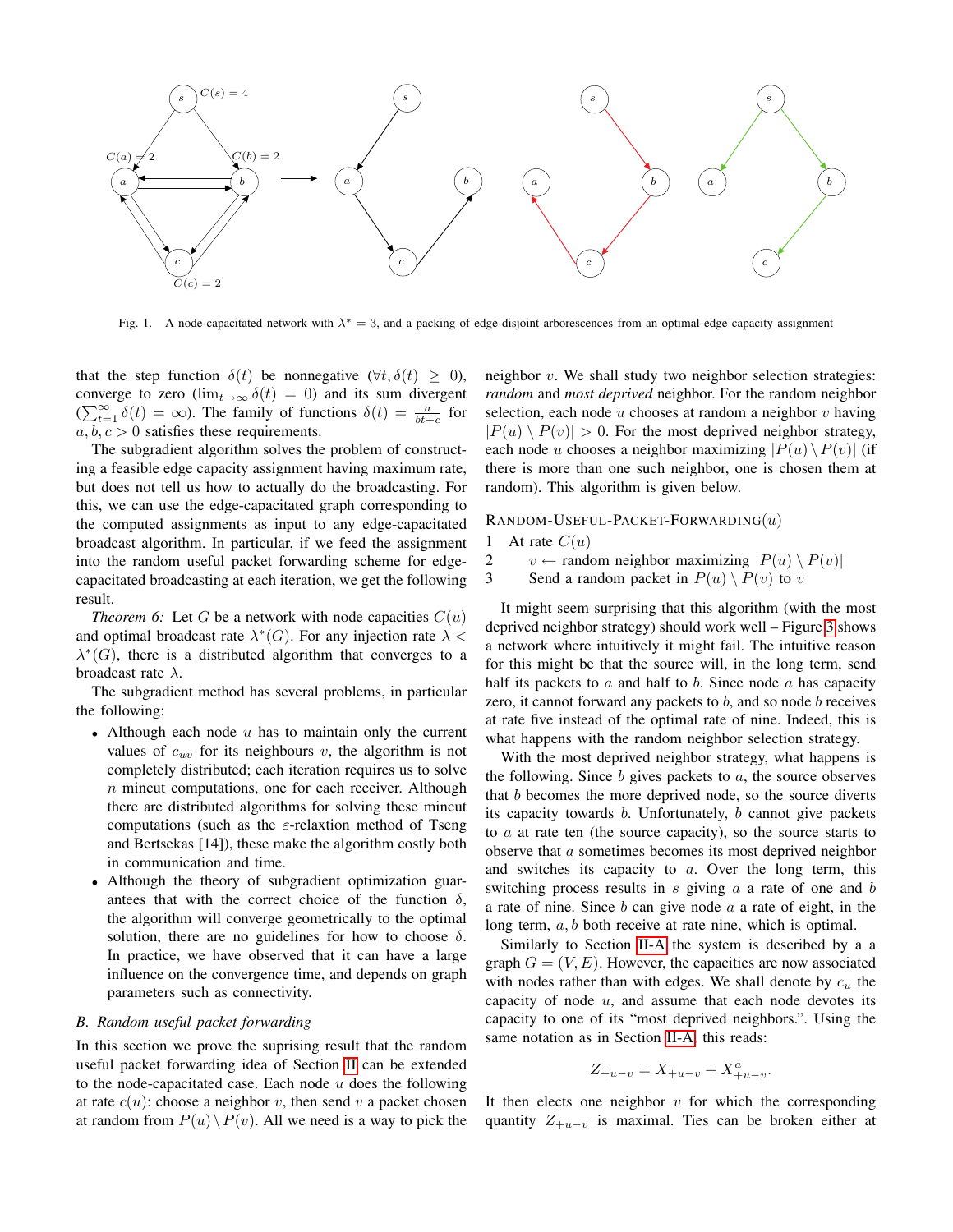

<span id="page-5-0"></span>Fig. 3. An example of when the random forwarding most-deprived neighbor algorithm might intuitively fail, but does not. Intuitively, the zero-capacity node 'sucks' half the source capacity but contributes nothing.

random, or in a systematic manner. Once the target neighbor v is chosen, then one of the  $Z_{+u-v}$  packets held by u and useful to v is chosen, and forwarded from  $u$  to  $v$ , at rate  $c_u$ .

Packet selection We now describe how packets are elected for transmission once a node's capacity becomes available. For non-source nodes  $u$ , who have chosen to transmit to some most deprived neighbor  $v$ , then the packet to be transmitted is selected at random among all the possible  $Z_{+u-v}$  possible choices.

For the source node s, having chosen to transmit to some most deprived neighbor  $v$ , the following strategy is used: if the source has a packet that it has not sent to anyone before (a *fresh* packet), that is if  $X_{\{S\}} > 0$ , then one such fresh packet is forwarded to node  $v$ ; if no such fresh packets are available, then the packet to be forwarded is selected uniformly at random from the  $Z_{+s-v}$  possible choices.

As in the edge capacitated case, the state space consists in the collection of variables  $X_S$ , for all  $S \in \mathcal{S}$ , and the collection of active packet states  $A = ((W_1, F_1), \ldots, (W_m, F_m))$ . The constraints on these active packet states are different though: we now assume that each node forwards a packet to only one of its neighbors at a given time. Thus for each node  $u$ , there is at most one edge  $(u, w)$  appearing in the sets  $F_i$ ,  $i = 1, \ldots, m$ . Otherwise the same constraints apply: for a given active packet  $(W, F)$ , and each edge  $(u, v) \in F$ , necessarily,  $u \in W$  and  $v \notin W$ ; also, there is no other edge  $(u', v)$  pointing towards  $v$  in  $F$ .

We shall assume that packet transmissions are not preempted, even if a neighbor of some node  $u$  becomes more deprived than the neighbor  $v$  to which node  $u$  is currently transmitting.

As in the edge-capacitated case, in the present work we focus on the case where completion of a packet transmission by node u is an Exponential random variable with mean  $1/c<sub>u</sub>$ , and where fresh packets arrive at the source node s at the instants of a Poisson process with rate  $\lambda$ .

Next, we shall see that the random useful packet forwarding performs well in complete graphs (Section [III-C\)](#page-5-1) and other topologies (Section [IV-A\)](#page-7-0)

#### <span id="page-5-1"></span>*C. Proof of optimality for complete graphs*

We can prove that the random forwarding algorithm with the most deprived neighbor selection strategy achieves the optimal broadcast rate in complete networks.

<span id="page-5-2"></span>We first define the candidate fluid trajectories for the system under consideration:

*Definition 2:* The real-valued, non-negative functions  $(y_S)_{S \in S}$ are called fluid trajectories of the node-capacitated system if the following properties hold.

For all  $S \in \mathcal{S}$ ,  $u \in S$ ,  $v \notin S$  such that  $(u, v) \in E$ , there exist non-decreasing, Lipschitz-continuous functions  $\phi_{S,(uv)}$ with Lipschitz constant  $c_u$ , such that Equations [\(1\)](#page-2-4) hold. Furthermore, using notation

$$
y_{+u-v} := \sum_{S \in \mathcal{S}: u \in S, v \notin S} y_S,
$$

for all  $S \in \mathcal{S}$ ,  $u \in S$ , the functions  $\{\phi_{S,(uv)}\}_{v \notin S,(uv) \in E}$  are differentiable at almost every t, and if  $\sum_{v:(u,v)\in E} y_{+u-v}(t)$  > 0, their derivatives satisfy:

$$
\frac{d}{dt}\phi_{S,(uv)}(t) = 0 \text{ if } y_{+u-v}(t) < \max_{v': (u,v') \in E} (y_{+u-v'}(t)), \quad (9)
$$
\n
$$
\sum_{v:(uv) \in E} \sum_{S: u \in S, v \notin S} \frac{d}{dt}\phi_{S,(uv)}(t) = c_u. \quad (10)
$$

If  $u \neq s$ , that is for a non-source node, one also has, for all v such that  $(uv) \in E$  and assuming the condition

$$
\sum_{S: u \in S, v \notin S} \frac{d}{dt} \phi_{S,(uv)}(t) > 0
$$

holds, the following equation:

$$
\forall S/u \in S, v \notin S :
$$

$$
\frac{d}{dt}\phi_{S,(uv)}(t) = \frac{y_S(t)}{\sum_{S': u \in S', v \notin S'} y_{S'}(t)} \cdot \sum_{S': u \in S', v \notin S'} \frac{d}{dt}\phi_{S',(uv)}(t)
$$

For the source node s, one has the following:

$$
y_{\{s\}} > 0 \Rightarrow \sum_{v \neq s} \frac{d}{dt} \phi_{\{s\},(sv)}(t) = c_s. \tag{11}
$$

In the case where  $y_{\{s\}} = 0$ , one then has for all v such that  $(sv) \in E$ , assuming the condition

$$
\sum_{S \in \mathcal{S}: S \neq \{s\}, v \notin S} \frac{d}{dt} \phi_{S,(sv)}(t) > 0
$$

holds, the following:

$$
\forall S \in \mathcal{S}/S \neq \{s\}, v \notin S :
$$

$$
\frac{d}{dt}\phi_{S,(sv)}(t) = \frac{y_S(t)}{\sum_{S' \in \mathcal{S}: S' \neq \{s\}, v \notin S'} y_{S'}(t)} \cdot \sum_{S' \in \mathcal{S}: S' \neq \{s\}, v \notin S'} \frac{d}{dt}\phi_{S',(sv)}(t)
$$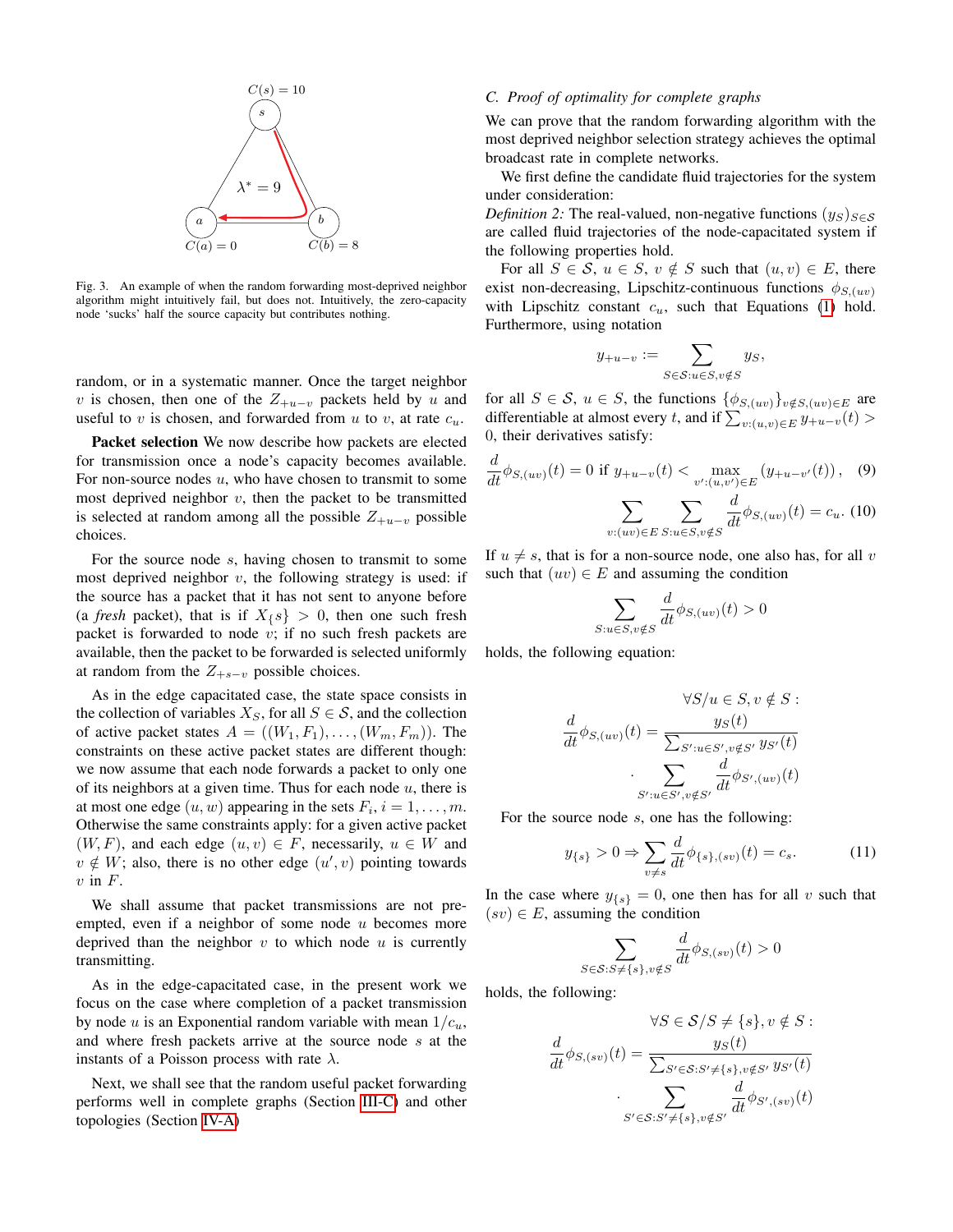We now establish the following

*Theorem 7:* Consider a sequence of initial conditions  $(X^N(0), A^N(0)), N > 0$ , such that the limit

✸

<span id="page-6-1"></span>
$$
\lim_{N \to \infty} \frac{1}{N} X^N(0) = y(0) \in \mathbb{R}_+^{\mathcal{S}}
$$

exists, with  $y(0) \neq 0$ . Then for any subsequence, there exists a further subsequence, that we denote by  $N'$ , and a fluid trajectory with initial condition  $y(0)$ , such that for all  $T > 0$ , all  $S \in \mathcal{S}$ ,

$$
\lim_{N' \to \infty} \sup_{t \in [0,T]} \left| \frac{1}{N'} X_S^{N'}(Nt) - y_S(t) \right| = 0.
$$
 (12)  
\n*Proof:* See [11].

The main result we shall establish is in the case of the complete graph, that is all edges  $(u, v)$ ,  $u \neq v$ , are present in E. We then have the following

*Theorem 8:* Assume that the graph  $G = (V, E)$  is complete, and that the injection rate  $\lambda$  verifies:

<span id="page-6-3"></span><span id="page-6-0"></span>
$$
\lambda < \min\left(c_s, \frac{\sum_{u \in V} c_u}{K - 1}\right),\tag{13}
$$

where  $K = |V|$ . Then the Markov process keeping track of the system state under "random useful to most deprived neighbor" scheduling strategy is ergodic.

The proof of Theorem [8](#page-6-0) parallels exactly that of Theorem [2,](#page-1-0) relying on a combination of Theorem [5](#page-2-5) with Theorem [7](#page-6-1) (taking the role played by Theorem [3](#page-2-2) in the proof of Theorem [2\)](#page-1-0) and of Theorem [9](#page-6-2) below (taking the role played by Theorem [4](#page-2-3) in the proof of Theorem [2\)](#page-1-0).

*Theorem 9:* For any  $y = (y_S)_{S \in \mathcal{S}} \in \mathbb{R}^{\mathcal{S}}_+$ , define the *workload* function  $w(y)$  as:

<span id="page-6-2"></span>
$$
w(y) = \sum_{S \in \mathcal{S}} y_S (K - |S|), \qquad (14)
$$

where  $K = |V|$ . Under the assumption [\(13\)](#page-6-3), when the graph  $G$  is complete, any fluid trajectory  $y$  as per Definition [2](#page-5-2) is such that, for some  $\epsilon > 0$ ,

$$
w(y(t)) \le \max(0, w(y(0)) - \epsilon t). \tag{15}
$$
  
*Proof:* See [11].

It is open to determine whether the scheme is optimal for general networks.

#### IV. LIVE VIDEO STREAMING

<span id="page-6-5"></span>A motivating application for our work is the streaming of live video. Assume that we have a network that can support a broadcast rate  $\lambda < \lambda$ \*, and that our algorithm can indeed broadcast at rate  $\lambda$ . We assume there is some coding process that is generating packets at a fixed rate  $\lambda$ , and we want to broadcast these packets. At time zero, the source begins broadcasting packets. At time  $D$ , node  $u$  will start playing the stream at rate  $\lambda$ . Each node must playback the packets in order  $1, 2, 3, \ldots$ , and any packets that are not present when they are needed for playback are said to be *skipped*. We are interested in the relationship between number of skipped packets and the playback delay required.



<span id="page-6-4"></span>Fig. 4. A simple model of delay for the random packet forwarding scheme

Assume that the stream shall be played back until time T. Consider some node  $u$ . Since we can broadcast to  $u$  at rate  $\lambda$ , we shall approximate the network as follows. Let k be the expected time for a packet to travel from the source to  $u(k)$ is bounded by the previous assumption). Construct a network with a source  $s$  connected to a single node  $v$ , as in Figure [4.](#page-6-4) Initially, s has k packets  $1, \ldots, k$  and v has no packets. At rate  $\lambda$ , s gives random useful packets to u.

*Lemma 1:* In the simple model, for an expected number of skipped packets  $\alpha$ , we require delay  $D \ge \log \frac{T}{\alpha} + O(k)$ .

*Proof:* For a packet *i*, we have

$$
\Pr(i \notin P(A) \text{ at time } t) = \begin{cases} (1 - 1/k)^t & \text{for } i \le k \\ (1 - 1/k)^{t - (i - k)} & \text{for } i > k \\ (16) & \text{for } i \le k \end{cases}
$$

After delay  $D$ , the node  $v$  starts playing its packets in order. We can then write

$$
\Pr(i \text{ not received by time } i+D) \le \left\{ \begin{array}{ll} (1-1/k)^D & i \le k \\ (1-1/k)^{D+k} & i > k \end{array} \right. \tag{17}
$$

Let  $Y$  be the number of skipped packets when playing to time  $T$  after waiting delay  $D$ . Then

$$
Y \sim \text{Binom}((1 - 1/k)^D, k) + \text{Binom}((1 - 1/k)^{D+k}, T).
$$

The expected number of skipped packets is then

$$
E[Y] = k(1 - 1/k)^{D} + T(1 - 1/k)^{D+k},
$$

so for  $E[Y] \leq \alpha$ , taking logs of both sides gives

$$
D \ge \frac{\log \frac{Tk}{\alpha} + k \log(1 - 1/k)}{2 \log \frac{k}{k-1}}.
$$

Setting  $\alpha = pT$  for some fraction p gives a simple corollary – the expected fraction of skipped packets decreases exponentially with increasing playback delay. If this simple model is indeed a good model then random useful packet forwarding should be well-suited to streaming movies and other data where the source is not initially given all the packets. We now present some experimental results that support this claim.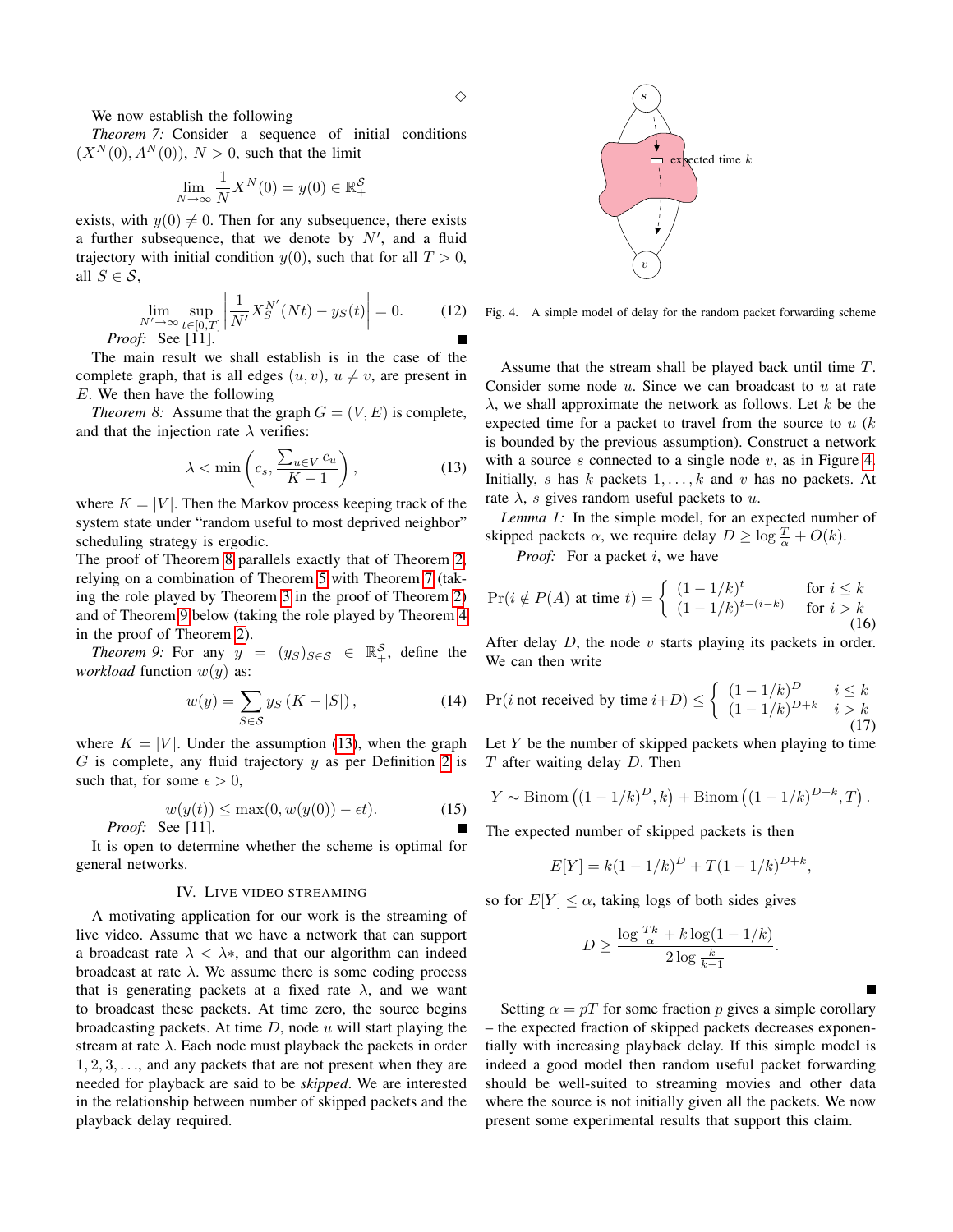

Fig. 5. Delay vs. packet loss fraction for the clustered topology of Figure [6.](#page-7-1) Choosing neighbours at random is clearly a bad strategy, as for some nodes the delay goes to infinity. For the most-deprived neighbour strategy, it can be seen that the delay falls exponentially with increasing tolerable packet loss fraction and the delays of all nodes are closely clustered together – a desirable property for a live video streaming application.

## <span id="page-7-0"></span>*A. Simulation results*

Since we have been unable to prove that results for the random-forwarding-to-most-deprived strategy in the case of general networks, we simulated it on various topologies in an attempt to gain insight into its performance. The simulations also allowed us to study the tradeoff between startup (or playback) delay and tolerable packet loss, both crucial parameters for a live video streaming application.

*1) Topologies with clusters:* A basic but interesting example is the case where the network contains two well-connected groups of nodes (such as cliques or expanders), which are connected together by only a few edges. Such a graph is shown in Figure [6.](#page-7-1) We simulated a network with two groups A,B; each group is a clique containing one hundred nodes, each with an upload capacity of one (the source is in group A). The optimal broadcast rate is one (construct a Hamiltonian cycle in the network), yet the random neighbor strategy gives a rate of one to nodes in group A, and a rate of approximately  $1/100$  to nodes in group B. This is because it cannot realize that the nodes having edges between the groups must divert their capacity completely to their neighbors in the other group. With the most deprived neighbor strategy, all nodes receive at the optimal rate of one. This happens because the nodes in group  $B$  will remain more deprived than those in group  $A$ unless they are given packets from the nodes on the boundary, and this forces them to be selected for transmission by their neighbors in group A.

*2) Heterogeneous capacities:* In the previous examples we have assumed that all nodes have the same capacity. However, in many applications of practical interest is common to have few nodes with large capacities and many slower nodes. For example, the table in Figure [7](#page-7-2) shows the distribution of node upload capacities in a Gnutella network, as observed by Bharambe et al. [15].

We constructed a random graph with node capacities following the distributions given in [15], and plot in Figure [8](#page-8-0) the performance of the most-deprived random packet forwarding



<span id="page-7-1"></span>Fig. 6. Another example of when the random forwarding most-deprived neighbor algorithm might intuitively fail, but does not. Each group of nodes is well-connected, e.g. a clique or an expander. The algorithm must fully utilize the links crossing the two groups in order to achieve a good broadcast rate.

| Upload capacity $(Kb/s)$ Fraction of nodes |      |
|--------------------------------------------|------|
| 128                                        | 0.2  |
| 384                                        | 0.4  |
| 1000                                       | 0.25 |
| 5000                                       | 0.15 |

<span id="page-7-2"></span>Fig. 7. The distribution of node upload capacities used for the simulation. (Source: [15].)

algorithm on this network. For each node, we plot the delay that each node must wait to play back the entire stream at the injection rate, as a function of the tolerable fraction of packet loss. As predicted by the simple model in Section [IV,](#page-6-5) the startup (or playback) delay decreases exponentially as the tolerable fraction of skipped packets increases.

*3) Grid network:* We then ran simulations on a grid network, containing 1600 nodes (arranged in a 40x40 grid). The source is placed at the center of the grid and all nodes have equal upload capacity. Although the algorithm achieves the optimal broadcast rate (by using a Hamiltonian path, for example), we are interested in the delay required for playback. With a Hamiltonian path, the delay would be high for nodes at the end of the path. Figure [9](#page-8-1) shows how for a fixed fraction (0.02) of skipped packets, the delay increases with position in the grid. As expected, the delay increases with distance from the source. We then added shortcut edges randomly (independently with probability 0.01 for each edge), and studied the delay for the same fraction of skipped packets. Figure [10](#page-8-2) shows that this completely changes the picture; the delay is now almost equal for every node in the network, only the random fluctations from shortcuts placement are visible. Even though the shortcut edges do not increase the optimal broadcast rate, they allow us to reduce the startup delay. The simulations here shows that the random forwarding algorithm can take advantage of these shortcut edges.